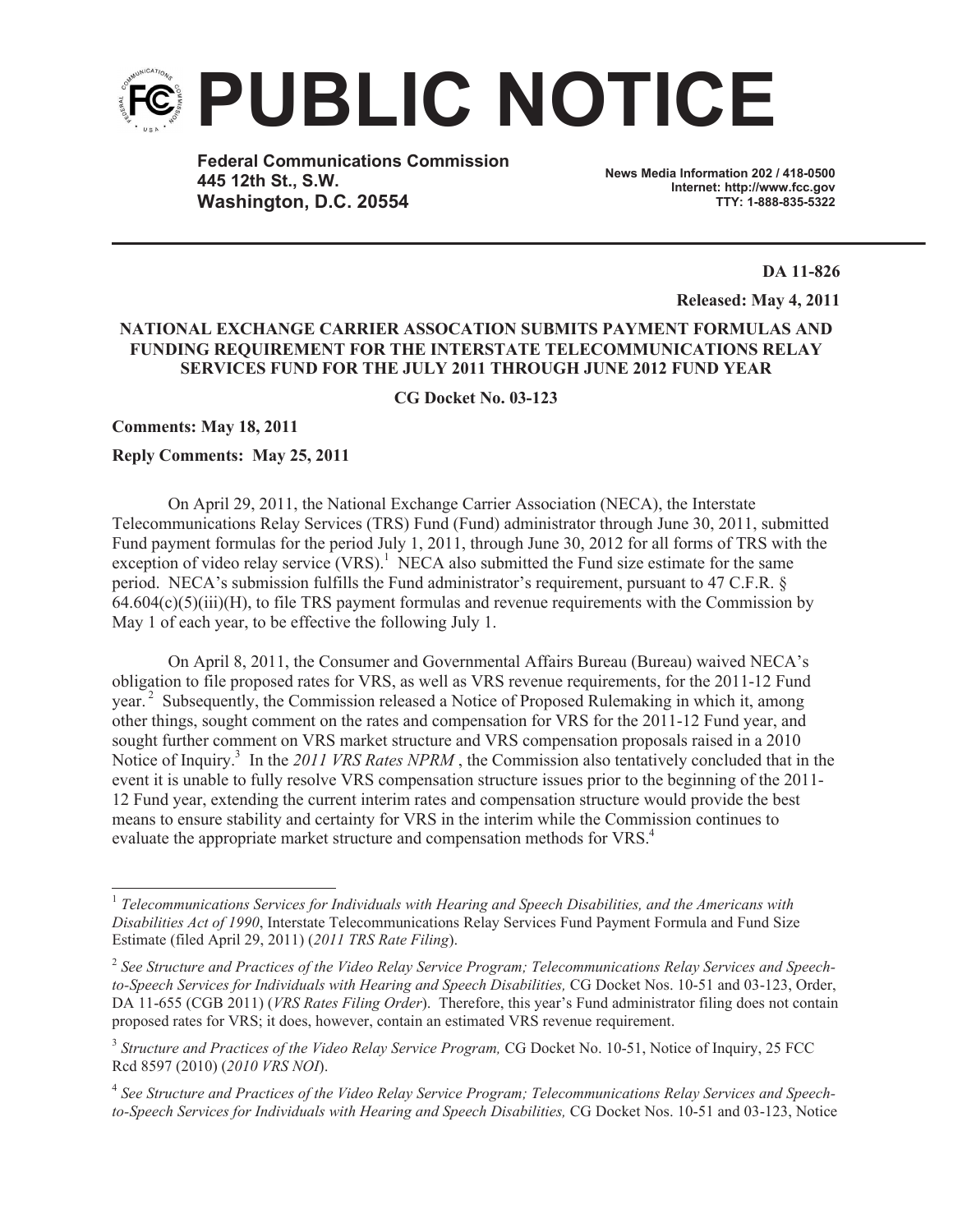NECA now proposes new per minute compensation rates for all forms of TRS except VRS based on the rate calculation methodologies established in the *2007 TRS Rate Methodology Order* as follows:<sup>5</sup> \$1.8502 for interstate traditional TRS;<sup>6</sup> \$1.8502 for interstate Speech-to-Speech (STS);<sup>7</sup> \$1.7396 for interstate captioned telephone service (CTS) and interstate and intrastate Internet Protocol (IP) captioned telephone service (IP CTS);<sup>8</sup> and \$1.2920 for interstate and intrastate IP Relay.<sup>9</sup>

Although NECA was not required to file proposed VRS rates and revenue requirements,<sup>10</sup> the Fund must include an estimate of VRS revenue requirements to ensure that the Fund administrator collects sufficient revenues to cover all TRS for the 2011-12 Fund year. NECA therefore used the following 2010-11 Fund year VRS rates for the 2011-12 Fund size estimate: \$6.2390 for the first 50,000 monthly minutes, \$6.2335 for monthly minutes between 50,001 and 500,000, and \$5.0668 for minutes above 500,000.<sup>11</sup> Based on the new proposed rates for TRS, STS, CTS, IP CTS, and IP Relay and the current VRS rates, and projected Fund administration expenses, NECA proposes a carrier contribution factor of 0.01056, and a funding requirement of \$739.3 million.<sup>12</sup> The Bureau seeks comment on NECA's proposed compensation rates for TRS, STS, CTS, IP CTS, and IP Relay, as well as the proposed carrier contribution factor and funding requirement for the period of July 1, 2011, through June 30, 2012.

Pursuant to Sections 1.415 and 1.419 of the Commission's rules, 47 C.F.R. §§ 1.415 and 1.419, interested parties may file comments on or before **May 18, 2011**, and reply comments on or before **May 25, 2011.** Comments may be filed using the Commission's Electronic Comment Filing System (ECFS) or by filing paper copies. Comments may be filed electronically using the Internet by accessing the ECFS: http://fjallfoss.fcc.gov/ecfs2/. Filers should follow the instructions provided on the website for submitting

<sup>6</sup> The Commission adopted the Multistate Average Rate Structure (MARS) plan to calculate the annual interstate traditional TRS rate. *See 2007 TRS Rate Methodology Order*, 22 FCC Rcd at 20149-57, paras. 16-35; *see also 2011 TRS Rate Filing* at 7-10 and Exh. 1-1.

<sup>7</sup> The traditional TRS MARS rate also applies to interstate STS. *See 2007 TRS Rate Methodology Order*, 22 FCC Rcd 20140 at 20156, para. 34. Consistent with the *2007 TRS Rate Methodology Order*, however, NECA's proposed STS rate includes an additional per-minute amount of \$1.131 to be used for STS outreach. *See 2007 TRS Rate Methodology Order*, 22 FCC Rcd at 20165, para. 57; *see also 2011 TRS Rate Filing* at 9-11 and Exh. 2.

<sup>8</sup> The Commission also adopted the MARS Plan for interstate CTS and interstate and intrastate IP CTS. *See 2007 TRS Rate Methodology Order*; 22 FCC Rcd at 20157-58, paras. 36-38; *see also 2011 TRS Rate Filing* at 7-9, 11-12 and Exh. 1-2.

9 For interstate and intrastate IP Relay, the Commission adopted a price cap methodology. *See 2007 TRS Rate Methodology Order*, 22 FCC Rcd at 20158-60, paras. 39-46; *see also 2011 TRS Rate Filing* at 12-14.

<sup>10</sup> *See* note 2, *supra.*

<sup>11</sup> 2011 TRS Rate Filing at 14-15. We note that use of the current interim VRS rates to estimate the 2011-12 Fund size is consistent with the Commission's tentative conclusion in the *2011 VRS Rates NPRM* that extending the current rates would provide the best means to ensure stability and certainty for VRS until final rules are implemented. *See 2011 VRS Rates NPRM* at ¶¶ 1, 5.

<sup>12</sup> *See 2011 TRS Rate Filing* at 19 and Exh. 2.

of Proposed Rulemaking, FCC 11-62, ¶¶ 1, 5 (rel. Apr. 15, 2011) (*2011 VRS Rates NPRM*). *See also generally 2010 VRS NOI.*

<sup>5</sup> *See Telecommunications Relay Services and Speech-to-Speech Services for Individuals with Hearing and Speech Disabilities*, CG Docket No. 03-123, Report and Order, and Declaratory Ruling, 22 FCC Rcd 20140 (Nov. 19, 2007) (*2007 TRS Rate Methodology Order*).